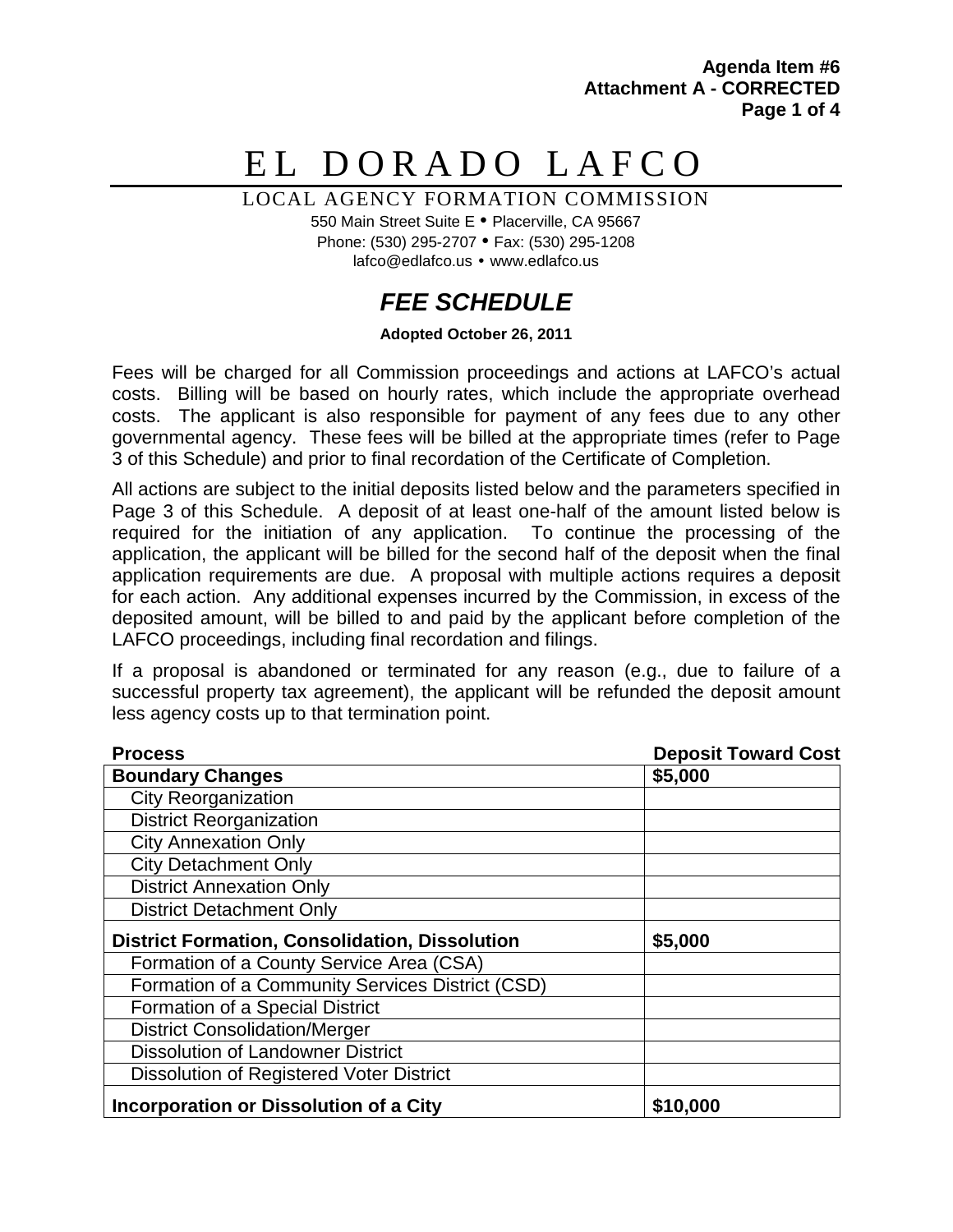EL DORADO LAFCO FEE SCHEDULE **EL DORADO LAFCO FEE SCHEDULE** 

| <b>Process</b>                                                                 | <b>Deposit Toward Cost</b> |
|--------------------------------------------------------------------------------|----------------------------|
| <b>Special Studies</b>                                                         |                            |
| Amend City Sphere of Influence                                                 | \$2,000                    |
| Revise City Sphere of Influence (in-house preparation)                         | \$4,000                    |
| Amend District Sphere of Influence                                             | \$1,000                    |
| Revise District Sphere of Influence                                            | \$2,000                    |
| Prepare Municipal Service Review plus actual cost of any<br>consultant         | \$2,000                    |
| <b>Update Municipal Service Review</b>                                         | \$1,000                    |
| <b>Environmental Review</b>                                                    |                            |
| <b>Categorical Exemption</b>                                                   | \$<br>200                  |
| Initial Study and Negative Declaration (LAFCO as Lead                          | \$2,000                    |
| Agency)                                                                        |                            |
| Initial Study and Environmental Impact Report plus actual                      | \$3,000                    |
| cost of any consultant (LAFCO as Lead Agency)                                  |                            |
| <b>Other Fees</b>                                                              |                            |
| Activation of Latent District Powers or Expansion of District<br><b>Powers</b> | \$2,000                    |
| De Minimis Fee                                                                 | \$300                      |
| <b>Fee Waiver Request</b>                                                      | \$<br>300                  |
| Out-of-Agency Services Agreement - Review & Process                            | \$1,500                    |
| Request for Fiscal Analysis or Other Studies                                   | \$2,500                    |
| <b>Request for Reconsideration</b>                                             | \$1,000                    |
| <b>Request for Time Extension</b>                                              | \$300                      |
| <b>Study Session Request</b>                                                   | \$2,500                    |
| <b>Special LAFCO Meetings or Hearings</b>                                      | <b>Actual Cost</b>         |
| <b>Pre-Application Review</b>                                                  | Limited to two (2)         |
|                                                                                | hours of staff time,       |
|                                                                                | then actual cost           |

| <b>Miscellaneous Fees</b>                                   | <b>Actual Cost</b> |
|-------------------------------------------------------------|--------------------|
| Paper Copying Fee                                           | $$0.15$ per page   |
| Copies of LAFCO Documents on CD                             | \$10 per CD        |
| Copies of Tape Recording of Hearing on Cassette             | \$25 per cassette  |
| Processing request for the State Controller's review of an  | \$1,500            |
| incorporation fiscal analysis                               |                    |
| Annual Agenda Mailing List Fee                              | \$25               |
| Executive Officer's Report (monthly mailings for 12 months) | \$100              |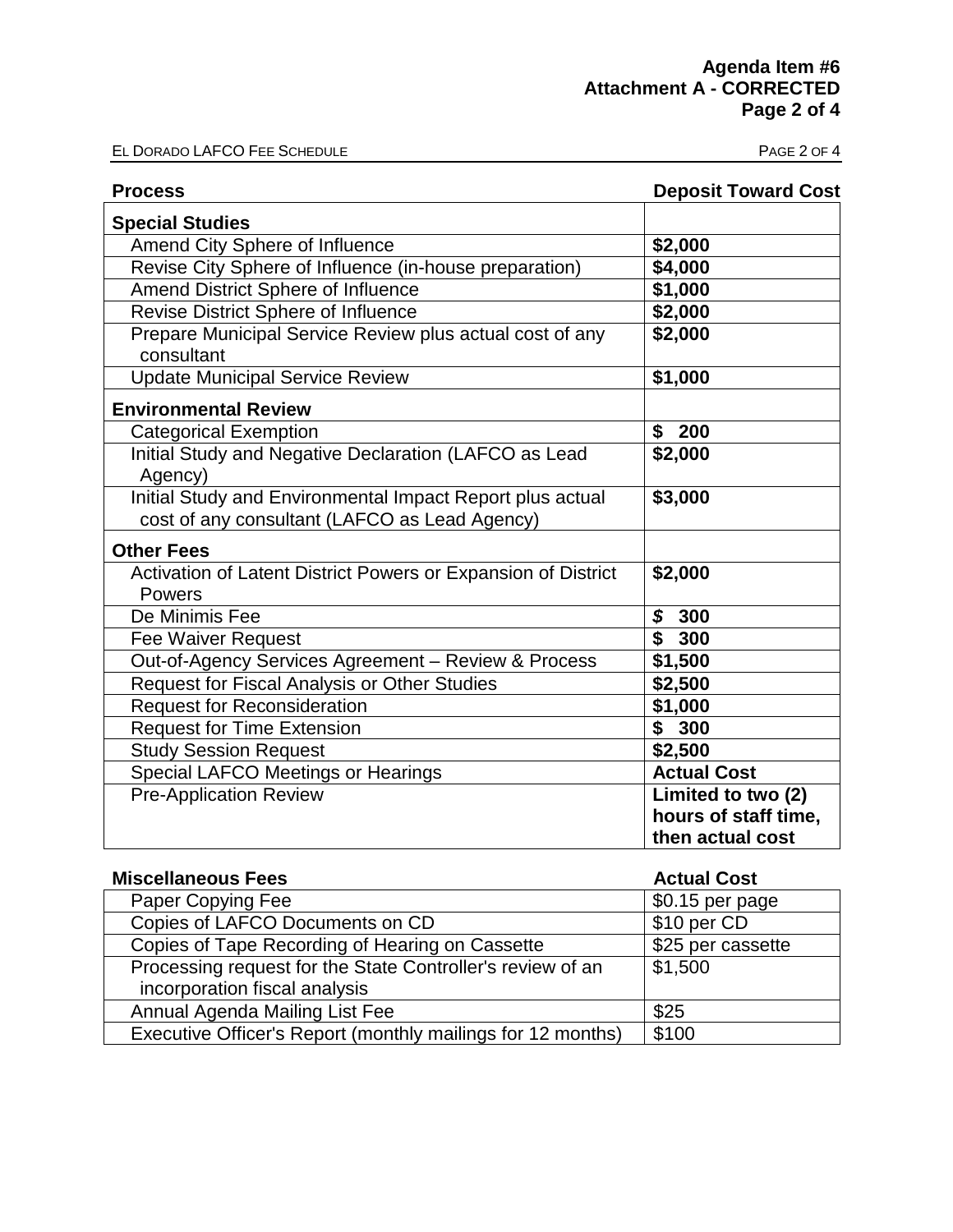### **LAFCO Hourly Rates (effective December 26, 2011)**

| <b>Executive Officer</b> | \$123/hour         | The LAFCO hourly rates will increase by 7%<br>every fiscal year beginning with July 1, 2012 |
|--------------------------|--------------------|---------------------------------------------------------------------------------------------|
| <b>LAFCO Analyst</b>     | \$65/hour          |                                                                                             |
| <b>Commission Clerk</b>  | \$39/hour          |                                                                                             |
| Legal Counsel            | <b>Actual Cost</b> |                                                                                             |

# **Please Note:**

An applicant should expect to submit payments to LAFCO at least three times:

- Upon the initiation of the petition
- After the completion of the AB-8 (property tax exchange) process
- After the Commission proceedings

The Executive Officer may stop work on any proposal until the applicant submits a requested payment. Upon completion of a project, the Executive Officer will issue to the applicant a statement detailing all expenditures in excess of the deposit, or credits if warranted. Excess funds shall be refunded to the applicant as appropriate.

Applicants are responsible for all mailings and correspondence costs associated with their petitions. Applicants are also responsible for any other extraordinary administrative costs, as determined by the Executive Officer, and these will be detailed for the applicant in a written statement.

# **County and State Fees and Other Charges**

Additional fees apply to nearly all LAFCO applications. In addition to the specified above, other charges that will be incurred during the LAFCO process include fees for the County Recorder's Office, County Surveyor's Office and the State Board of Equalization. Fees to the State Controller's Office, the Department of Fish and Game and other governmental entities may also apply. If applicable, these will be billed in accordance to their respective fee schedules.

If a proceeding is not listed above, it will be subject to an initial deposit as estimated by the Executive Officer. The applicant is still responsible for payment of the actual costs that are incurred as a result of processing a proposal that is not covered in the Commission's fee schedule.

If the processing of an application requires that LAFCO contract with another agency, a private firm or an individual for services that are beyond the normal scope of LAFCO staff work (e.g., drafting an environmental impact report or a comprehensive fiscal analysis), the applicant shall be responsible for all costs associated with that contract. The applicant will provide LAFCO with a deposit sufficient to cover the cost of the contract.